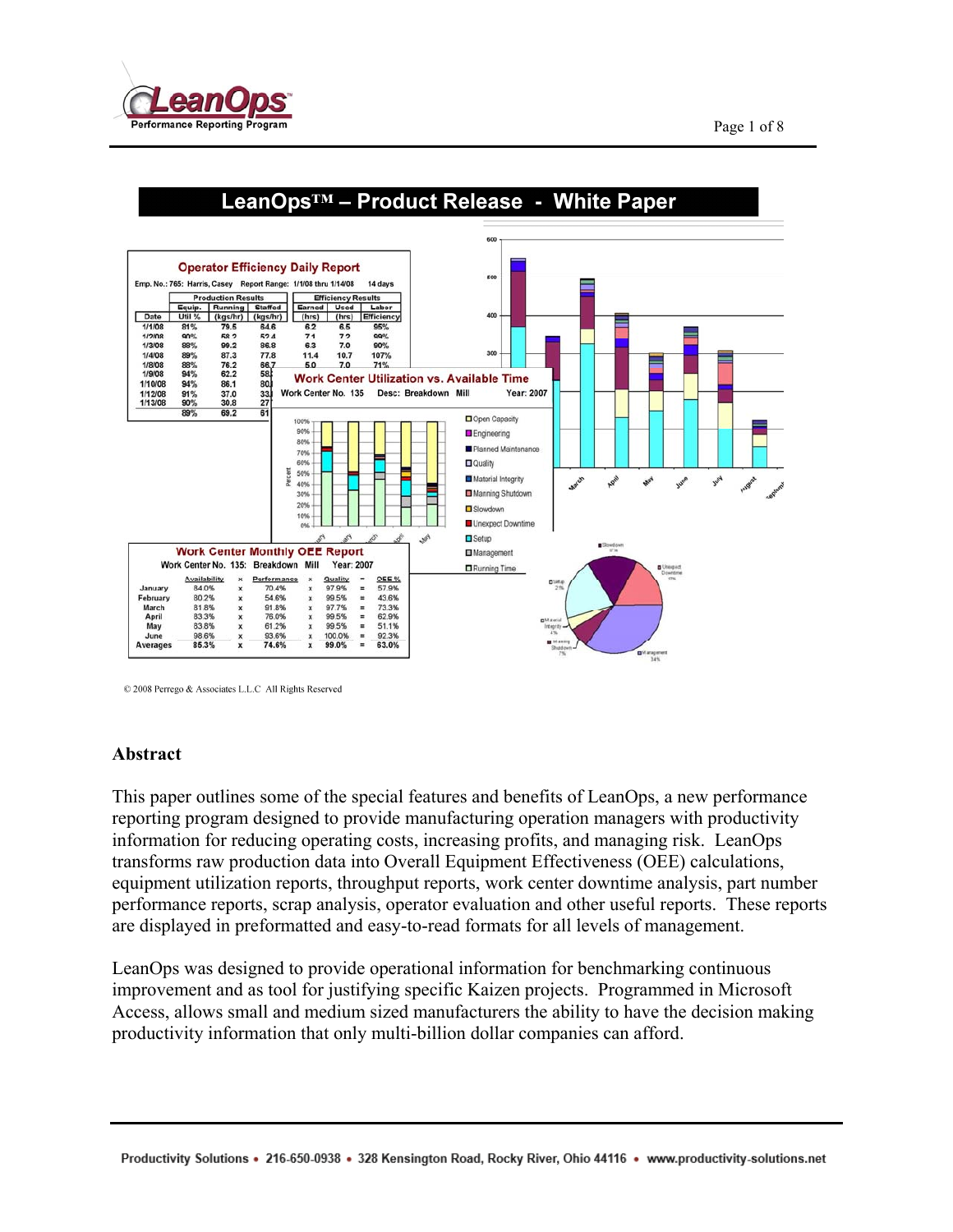

## **What is LeanOps ?**

LeanOps is a relational database application that connects you to your process's performance statistics and presents easy-to-read charts, graphs and tables determined from shop floor raw data. LeanOps is currently an Access® program that produces over 35 preformatted reports focusing on the various aspects of equipment utilization, downtime, operator efficiency, throughput tracking and scrap reduction. It helps managers, supervisors and engineers maximize their Return-On-Investments by having the data they need easily available to quantify and prioritize operational costs-reduction opportunities.

The majority of shop floor performance criteria or Key Output Variables (KPOVs) are incorporated into standardized reports for ease of analysis. LeanOps ability to group products, operating time, downtime, resources, equipment and scrap causes allows the ability to standardize multiple reports and create improvement algorithms for reducing operational costs.

LeanOps was designed for two reasons. Initially, it was designed as a tool for management and supervisors that do not have the resources to design custom software to benchmark and track the effectiveness of their operations to drive continuous improvements. Secondly, it was created as a process improvement tool for industrial or manufacturing engineers to collect data on a specific processing improvement Kaizen project.

LeanOps provides the ability for the user to group and sub-group various operational variables such as equipment, scrap, downtimes and labor shifts for analyzing the same data multiple ways. This unique feature helps the user identify improvements or trends that otherwise was not possible.

LeanOps is not a traditional ERP system; it does not contain a scheduling program, track inventory or production orders through a shop. It focuses on shop floor performance variables like downtime costs, asset utilization calculations and scrap costs. It is designed as a stand-alone application or can be connected to a manufacturer's current ERP program. Some of LeanOps reports may overlap current ERP program reports such as operator efficiencies and part costing.

LeanOps can be implemented at five different levels depending on how developed a manufacturer's MES system is. A user can track equipment downtime only, if that is what they want to focus on exclusively. This level will minimize implementation and program maintenance time at the cost of generating fewer reports. Otherwise, users can track throughput, scrap, product performance, and operator efficiencies to access all of the available reports. When implemented at its highest level, Level 5, it will require the maintenance of part number and routing tables with production standards.

The type and amount of data organized by LeanOps is dependent upon which implementation level a user desires. Below is a breakdown of the different implementation levels and applications they best fit.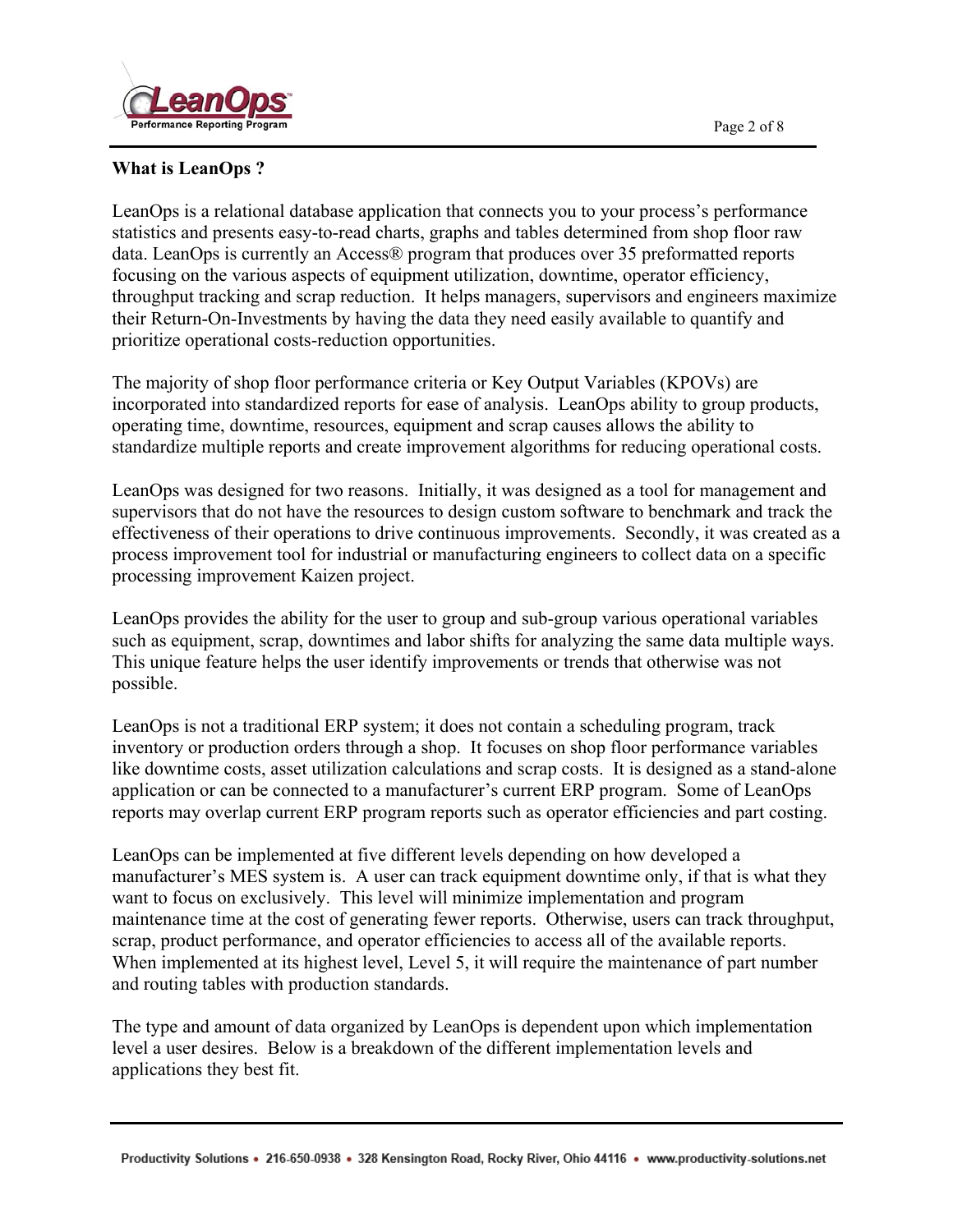

# **Different Implementation Levels**

|                | Available Reports for Different Levels                               |                 |                          |                  |                |                   |  |  |
|----------------|----------------------------------------------------------------------|-----------------|--------------------------|------------------|----------------|-------------------|--|--|
|                |                                                                      |                 | <b>Available Reports</b> |                  |                |                   |  |  |
|                |                                                                      | Util & DT       | Part                     | OFF <sub>8</sub> | Standards &    | Overhead &        |  |  |
|                | Level Minimum Information Recorded on Log Sheet or Data Entry Screen | <b>Analysis</b> | <b>Costing</b>           | <b>Scrap</b>     | Op. Eff. Eval. | <b>TimeSheets</b> |  |  |
|                | Log W/C No. & Downtime Codes. DO NOT Record P/N No Info.             |                 |                          |                  |                |                   |  |  |
| $\overline{2}$ | Log W/C, DT, Part No. & Op Step. Do not need to match DB             |                 |                          |                  |                |                   |  |  |
| з              | Log W/C, DT, Part No., Op. Step & Scrap                              | X               |                          |                  |                |                   |  |  |
| А              | Log W/C, DT, P/N, Op Step, Scrap & Must Match DB to Enter            |                 |                          |                  |                |                   |  |  |
| 5              | Log Level 4 and All Operator's Time & Secondary Equipment            |                 |                          |                  |                |                   |  |  |

#### Application for Implementing Different Levels

|                         |   | <b>Need to Maintian Information in Database</b> |             |              |  |                          |                                                                     |
|-------------------------|---|-------------------------------------------------|-------------|--------------|--|--------------------------|---------------------------------------------------------------------|
| Level                   |   | DT Codes Op. Codes                              | <b>P/Ns</b> |              |  | Scrap Routings Standards | <b>Application</b>                                                  |
|                         |   |                                                 |             |              |  |                          | Incorrect routings or when multiple parts are run on a single shift |
| 2                       | л | ^                                               |             |              |  |                          | Incorrect routings and when you want to track time for costing      |
| $\overline{\mathbf{3}}$ |   |                                                 |             | ^            |  |                          | When you want to track Scrap and calculate OEE values.              |
| 4                       |   | v<br>ᄉ                                          |             | $\cdot$<br>́ |  |                          | Accurate routings for operator evaluations based on standards.      |
| 5                       |   |                                                 |             |              |  |                          | Non-equipment tracking of total hours charged to a department.      |

#### **Why use LeanOps?**

LeanOps was designed to display productivity data in easy to understand charts and reports to track and make process improvement decisions. A multi-billion dollar corporate manager recently said they were "Data Rich" and "Information Poor". Even large companies are collecting mass amounts of data that is not being interpreted into decision making information. LeanOps fills this gap between raw data and information by providing standardized reports designed for operations managers. No more downloading data sets into Excel for sorting and filtering or using other individualized software programs. LeanOps is a comprehensive networkable program everyone can utilize.

Programming LeanOps in Microsoft Access instead of a web based .NET, C++ provides another reason for small and medium sized manufacturers to utilize LeanOps. The use of Access minimizes the operational cost of maintaining and modifying the program. First, there is no need for staffing a large IT department to support a SQL server and web based programming. Secondly, if desired the programing costs for modifying Access is almost half then .NET or C++. Thirdly, Access was designed for non-programmers to be able to create reports on their own.

Today's competitive manufacturing environment demands better visibility into operating performance. Historically, manufacturers have relied on traditional ERP systems to provide shop floor performance criteria. The majority of ERP systems focus on material requirement planning (MRP), capacity planning, production management, and cost management applications. The limitation of traditional ERP systems is that they were not designed to focus specifically on shop floor performance criteria like Overall Equipment Effectiveness (OEE), which has been adopted in multiple industries. They have focused their resources on the wide scope of other business applications they provide. In contrast, LeanOps focuses on *all* of the shop floor performance criteria, helping manufacturers stay competitive in a global market.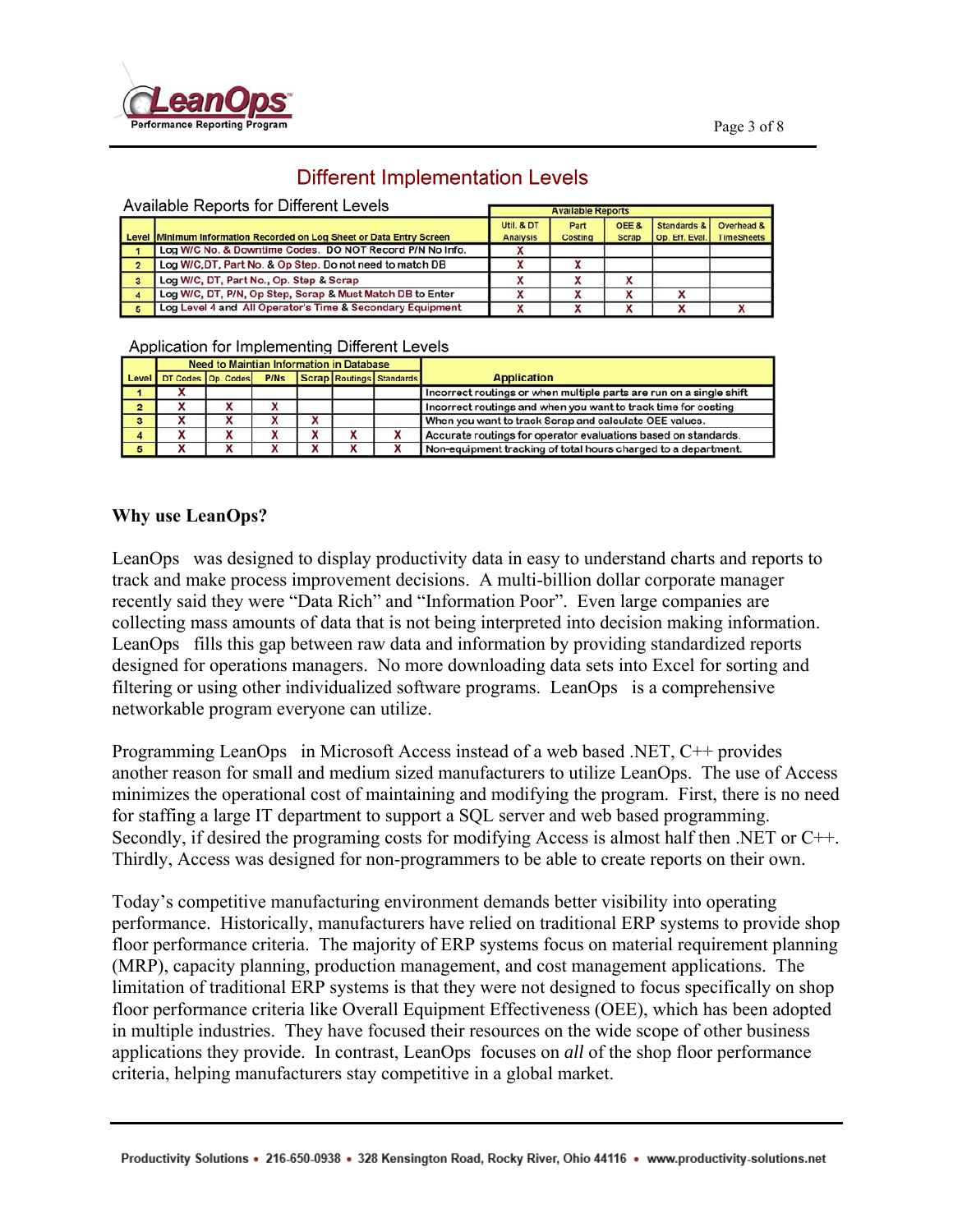

LeanOps is easy to implement and provides the preformatted reports that operation managers, plant managers, supervisors and engineers are looking for to manage and reduce their operating costs. Below are a number of reasons why to implement LeanOps:

- Easy to implement and use.
- Short Return-On-Investment (ROI) from the information and value it provides.
- Ability to implement at five different levels based on MES capability and availability of funds.
- Easy to access and understand reports on a company intranet.
- Reports are designed and built by an industrial engineer specifically for operation managers, plant managers and supervisors to utilize
- Standardized reports to benchmark and track cost reduction projects impact at the plant level, work center level and part number level.
- Can be used as an accountability tool for plant managers, supervisors and operators.

Some manufacturers use dynamic reporting programs like Crystal Reports® to create custom reports from their ERP database tables. With this approach, managers or engineers may not know what kind of reports they want, which database tables they need to access to a create report, or how to format the information once it is gathered. These custom reports are usually unique and get saved on each individual's hard drive and are not shared throughout the organization. Therefore, the same reports may be recreated several times by different people, resulting in increased overhead costs.

Many ERP providers are willing to build customized reports from a manufacturer's request. This usually results in a computer programmer asking the manufacturer what kind of reports they want. LeanOps was designed around providing the relevant operational data needed to reduce operating costs. Below are a number of applications from using LeanOps:

- Benchmarking your operational performances with quantitative values and identify production improvement goals
- Using as a performance accountability tool for employees, supervisors and plant managers
- Identifying potential process improvements by reporting on the categories, subcategories and codes defined
- Concentrating resources on the top Pareto Analysis downtime opportunities or scrap causes
- Establishing accurate part costing based on actual throughput rates
- Increasing throughput, profit margins and decrease lead times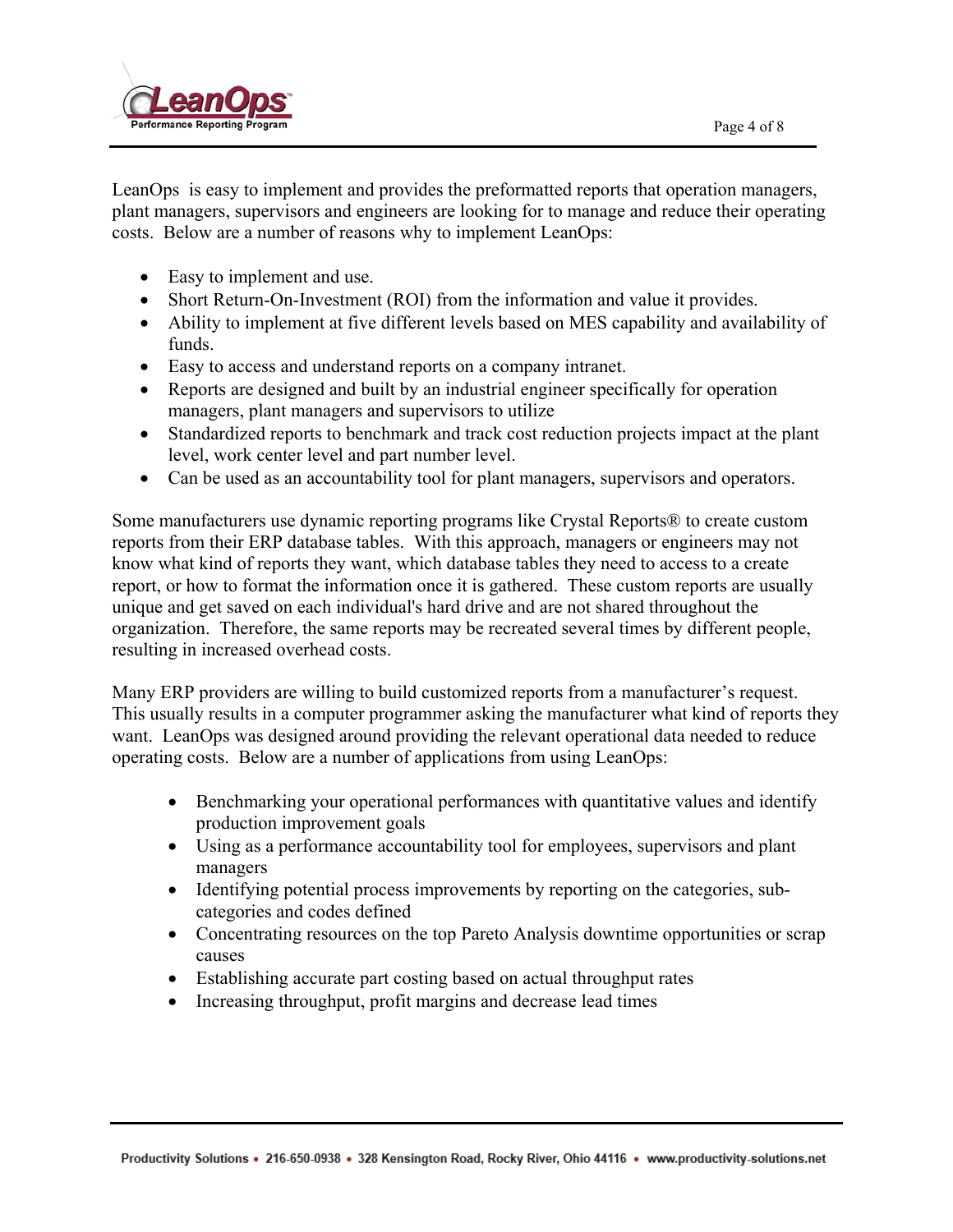

### **How does it work?**

LeanOps is a relational database that groups products, work centers, operational codes, scrap codes and operator information into different categories and sub-categories to track, identify and quantify cost reduction opportunities on the shop floor. LeanOps uses a proprietary expandable classification and coding approach to identify the operational status of what assets are doing 100% time and the causes for generating scrap. This "keep it simple" approach is easy to understand and implement.

One unique feature of LeanOps is its' ability to categorize and sub-categorize these codes to break up data into smaller groups on which to focus on. For example, an operations manager may want to know what percent of a work center's Downtime was "Planned" vs. "Unexpected". This is easily dome by creating two main categories called "Planned Downtime" and "Unexpected Downtime". They may also want to know what caused the unexpected downtimes. Did the equipment break or did the operator operate it incorrectly causing a crash. Assigning these causes as sub-categories allows the opportunity to identify preventative maintenance or training opportunities.

Have you ever asked an operator how much time it takes to set-up a machine? If so, the most likely answer is "It varies" and depends on this or that. How would you like to take out the word "varies" ? This can be accomplished with the use of sub-categories. For example, A "Set-Up" can be broken down into the sub-categories "Routine Tasks", which occur every set-up and "Additional Tasks" that occur sporadically and causes variation in the overall set-up time. Assigning all of the variable "Noise" tasks into its' own "Additional Task" sub-category allows the ability to create set-up standard times for the "Routine Tasks".

This separation allows the manager to focus on the two different categories separately. The "Routine Tasks" repeatable time can be reduced by utilizing SMED or reducing the 7 wastes, This "repeatable" time can also be used to identify training opportunities by calculating and tracking employee set-up efficiency. Six-Sigma can be utilized to minimize the variation tasks in the "Additional Task" sub-category.

The nomenclature of the expandable categories, sub-categories and codes are user defined to fit any industry. The next page demonstrates the most commonly used operational main categories and sub-categories assigned to a piece of equipment. This categorization approach allows the user to divide up the overall operational costs into groups to benchmark and focus on individually. Different personnel can be assigned to reduce costs under the different categories.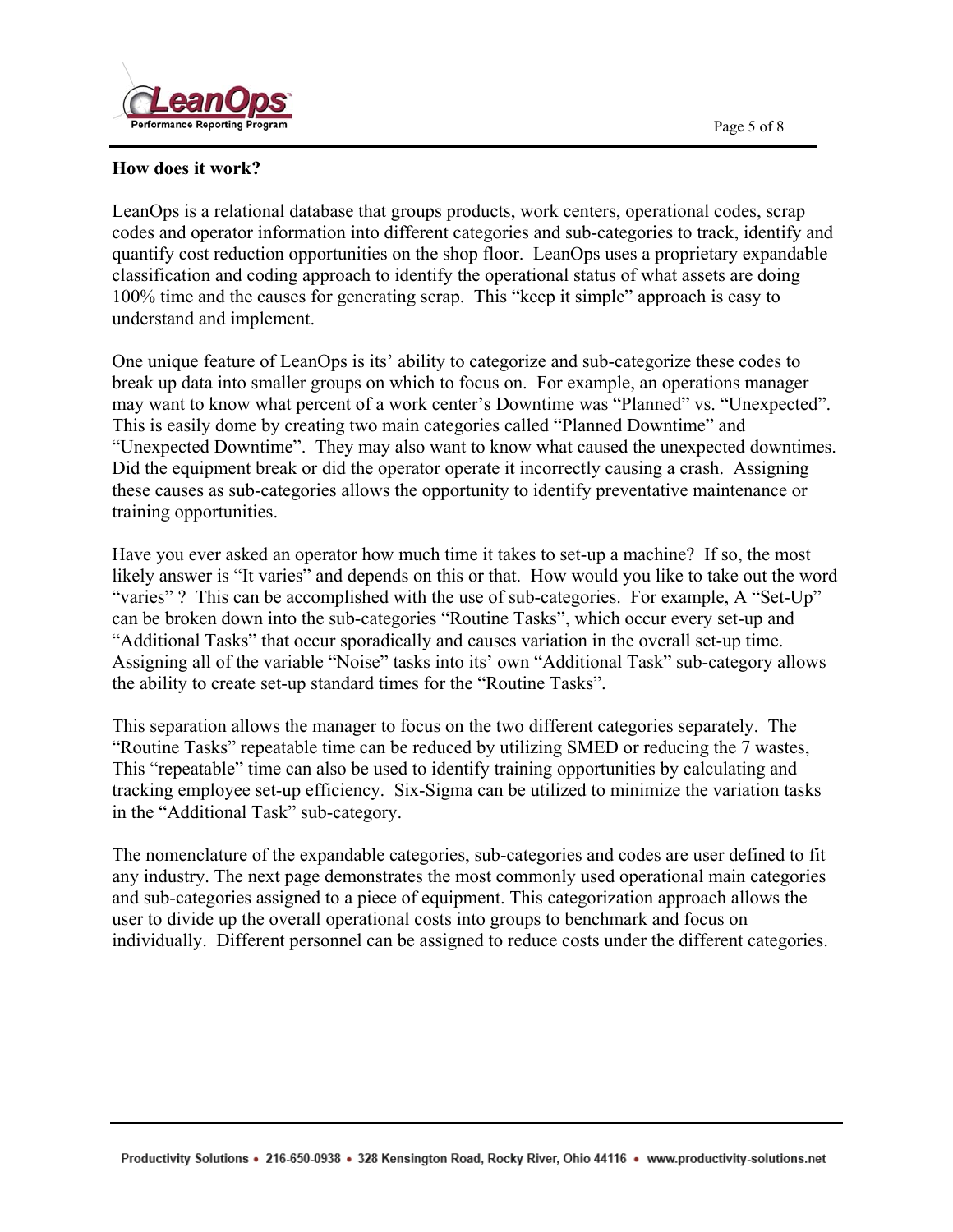

## **Operational Categories, Sub-Categories & Code Examples**

- 1. Running (0001 to 0999)
- 2. Set-Up (1000 to 1999)
	- **a) Normal Task** 
		- 2001: Change Main Rolls
	- **b) Additional Task** 
		- 2003: Change Back-Up Rolls
- 3. Unexpected Downtime (2000 to 2999)
	- **a) Equipment Breaking**
	- **b) Operator Caused**
- 4. Planned Downtime (3000 to 3999)
	- **a) Routing Maintenance**
	- **b) Equipment Rebuild**
- 5. Management (4000 to 4999)
	- **a) Lunch & Breaks** 
		- 1001: 30 minute Lunch
		- 1002: 15 minute Break
	- **b) Training** 
		- 1003: Safety Training
		- 1004: Equipment Training
- 6. Slowdown (5000 to 5999)
	- **a) Equipment Caused** 
		- Run only 1 furnace: Broken Chain
		- Run only 1 Furnace: Piece Stuck
	- **b) Manning Caused** 
		- Training Operator
		- Reduced Operator
- 7. Engineering
	- a) New Product Development
	- b) New Equipment Design
	- c) Process Analysis

## Scrap Reporting

The category, sub-category and code approach is also used to identify and reduce scrap causes. For example, a main scrap category called "Out of Dimension" with "Machine Caused" and "Operator Caused" as two sub-categories is useful to identify whether an operator needs more training or that a piece of equipment needs to be calibrated to minimize scrap in the future. Traditional ERP reporting systems may track how many parts are out of dimension, but not why or how to eliminate it. The next page displays an example of scrap categories, sub-categories and code examples.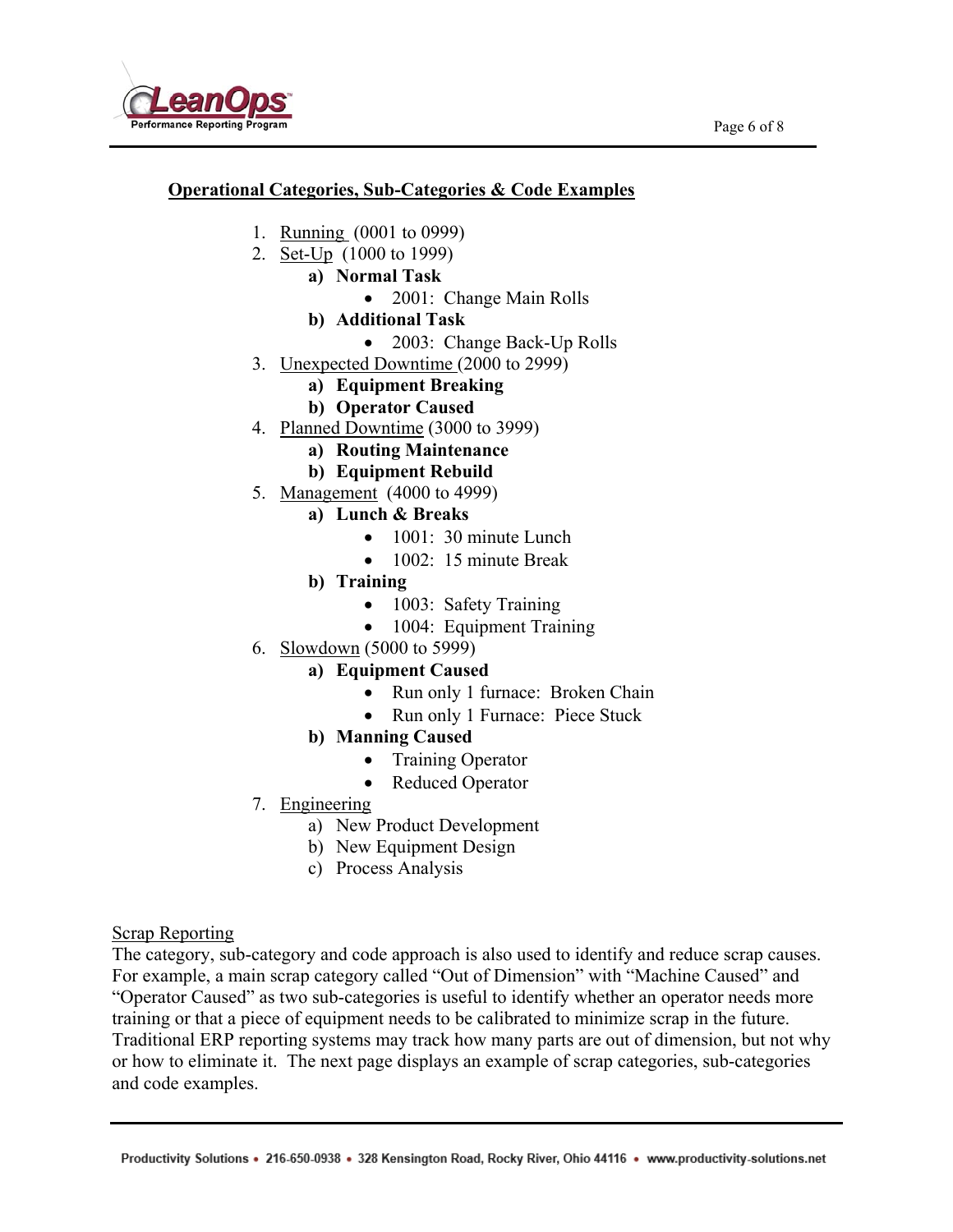

## **Scrap Categories, Sub-Categories and Code Example**

- 1. Out of Dimension
	- **a) Operator Caused** 
		- SC101 Piece Too Long Op Caused
		- SC102 Piece Too Short Op Caused
		- **b) Equipment Caused** 
			- SC103 Piece Too Long Equipt Caused
			- SC104 Piece Too Short Equipt Caused
- 2. Material Integrity
	- Bad Grain Structure
	- Edges Tearing

LeanOps is security enabled with log in passwords required for each user. Each user is assigned security levels to limit what they can access. For example an operator is allowed to enter data and review some reports. They cannot change routings or other information which the engineers are allowed to.

LeanOps is designed as two separate Access databases. One is all of the programming of forms, queries and reports and the second stores all of the data. This allows easy program updating. Programming changes can be performed offline and then used to replace the current program when ready. The data file can also be stored as a Sequel Server Express (SQL) database if desired.

## **What type of data can LeanOps organize?**

Below is list of data which is production data is tag with for analysis.

- 1. Company Specific Information
	- a. Name, address, phone, logo
	- $\triangleright$  You can program multiple plants on the same database.
- 2. Plant Operations Information
	- a. Plant Location
	- b. Available time / month for OEE Calculations
- 3. Work Center Information
	- a. Main Category
	- b. Process Group
	- c. Scheduled time / month for OEE calculations
	- d. Operating Cost \$/hr